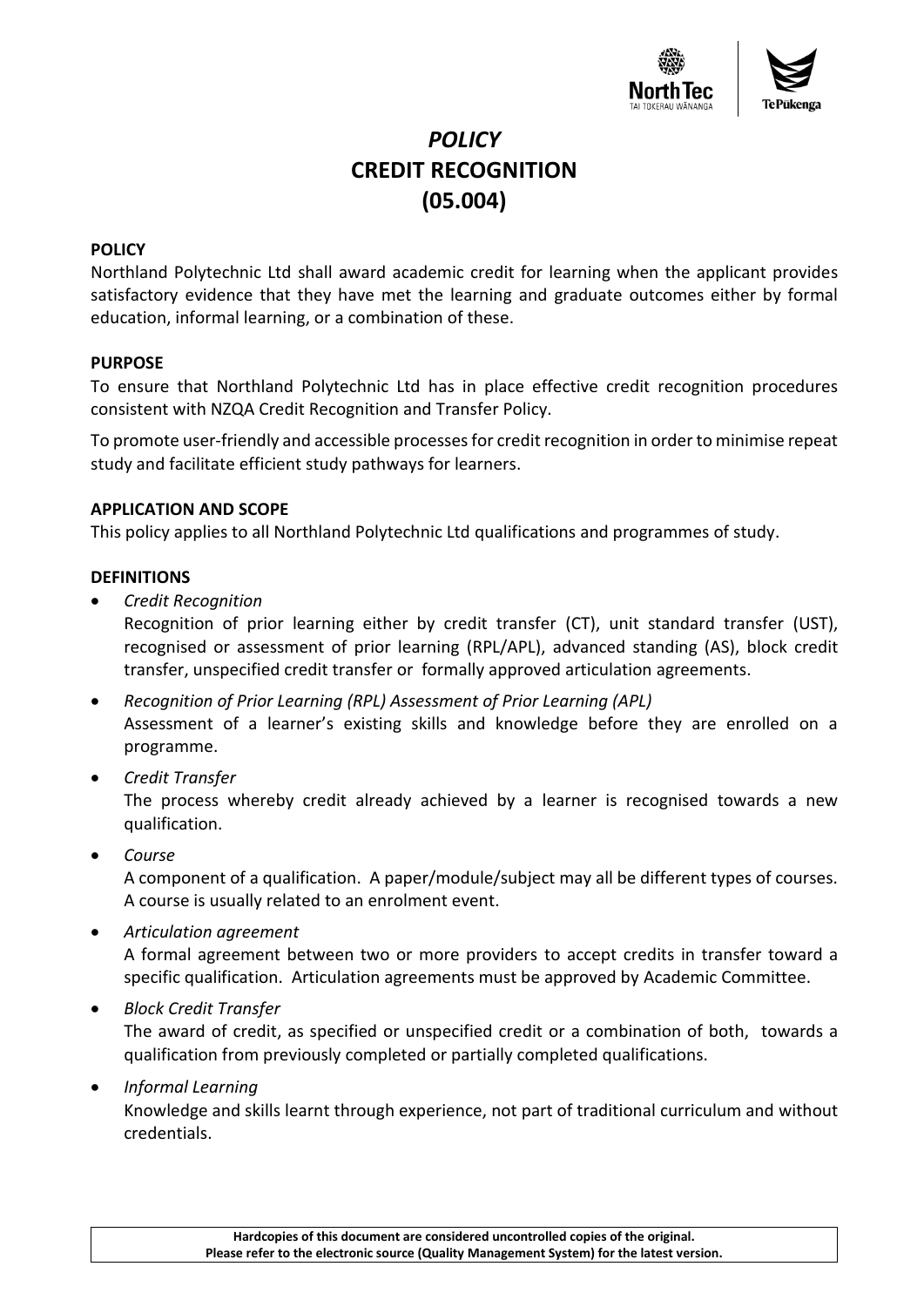• *Specificed credit transfer*

The process of transferring credits gained in other qualifications or components of a qualification to a specific qualification.

• *Unspecified credit transfer*

The process of transferring credits gained in qualifications or components of a qualification encompassing knowledge and skills that do not directly match the learning outcomes of the qualification the credits are transferred to.

• *Advanced standing* 

The outcome of assessment which allows a student to enter a programme at an advanced level with block credit awarded for achievement at the lower level of the programme.

# **COMPLIANCE OBLIGATIONS**

- *Education Act 1989*
- *The Education (Pastoral Care of Tertiary and International Learners) Code of Practice 2021*
- TEC fund conditions related to recognised prior learning
- Professional Statutory Body Requirements

| <b>Responsibility</b> | Executive manager responsible for academic quality |
|-----------------------|----------------------------------------------------|
| <b>Approval dates</b> | November 2017                                      |
| <b>Next Review</b>    | November 2023                                      |

# **OTHER RELATED DOCUMENTS**

NZQA *Recognising Learning for Credit: Guidelines for the Recognition and Award of Credit for Learning (2017)* Policy: *Information for Students (05.001)*  Policy: *Concerns and Complaints, (06.001)* Policy: *Academic Appeals (09.002)* Policy: *Assessment and Moderation (09.001)* Policy: *Academic Records and Awards (10.001)*

| Approved November 2017                                                                    | Version 5.3 | Page 2 of 5 |  |  |
|-------------------------------------------------------------------------------------------|-------------|-------------|--|--|
| 05.004 Credit Recognition                                                                 |             |             |  |  |
| Hardcopies of this document are considered uncontrolled copies of the original.           |             |             |  |  |
| Please refer to the electronic source (Quality Management System) for the latest version. |             |             |  |  |
|                                                                                           |             |             |  |  |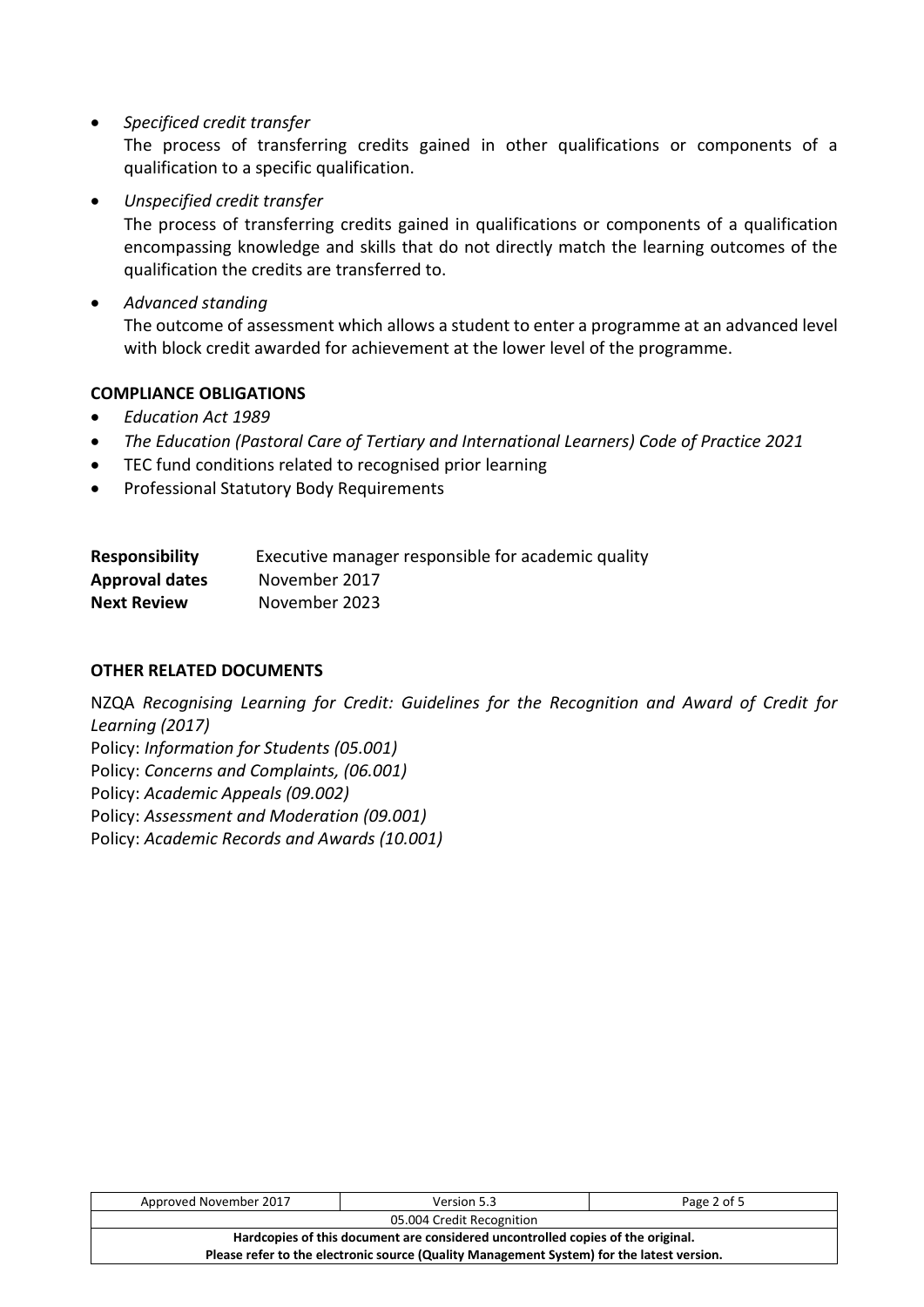#### **PROCEDURES AND GUIDELINES**

- **1.0** All programme related documentation (for example, brochures, interview checklists, programme handbooks and NorthTec's website) shall include information on credit recognition so that intending students receive timely advice on credit recognition opportunities prior to enrolment
- **2.0** Total credit awarded through credit recognition may not exceed two thirds of the qualification credits except with the approval of Academic Committee.
- **3.0** Individual programme regulations or approved articulation agreements may state further specific criteria, relaxations, or restrictions to the amount of credit awarded by credit recognition as approved by Academic Committee.
- 3.1 Changes to individual Programme Regulations relating to specific criteria for credit recognition must be approved by Academic Committee through the programme change process.
- 3.2 Articulation agreements must follow the template available from the Quality Management System and be approved by the executive manager with responsibility for academic quality and Academic Committee prior to signing.
- **4.0** Registry is responsible for receiving, receipting and logging credit recognition applications and portfolios.
- **5.0** Pathway Managers are responsible for ensuring that an applicant for credit recognition has guidance and support in preparing their application by appointing a *Facilitator* who will be an academic staff member, normally from the student's programme of study. Credit recognition facilitation and assessment processes must be supportive and respectful of personal privacy.
- **6.0** Programme area academic staff will be delegated the responsibility for facilitation, assessment and moderation of credit recognition applications. Applicants must be enrolled in the qualification to which the credit recognition application applies before credit will be awarded. An application and assessment fee will normally be charged according to the published Schedule of Fees. TEC Funding will not be claimed on courses awarded through credit recognition.
- **7.0** Credit recognition processes are forms of assessment and are therefore subject to Northland Polytechnic Ltd policies and specific programme regulations regarding assessment, moderation and reporting – see Northland Polytechnic Ltd policy: *Assessment and Moderation (09.001).*
- **8.0** All credit recognition awards must be defensible in terms of appropriateness, equity, evidence and currency.
- **9.0** The Academic Registrar will review all documentation and countersign the application. Registry will record any academic credit as approved and notify applicants and any external agencies as required per Northland Polytechnic Ltd Policy, *Academic Records and Awards (10.001).*
- **10.0** Substantiated information or documentation will be held in the relevant student's file and made available for moderation or audit as requested. A copy of all evidence shall be retained where appropriate.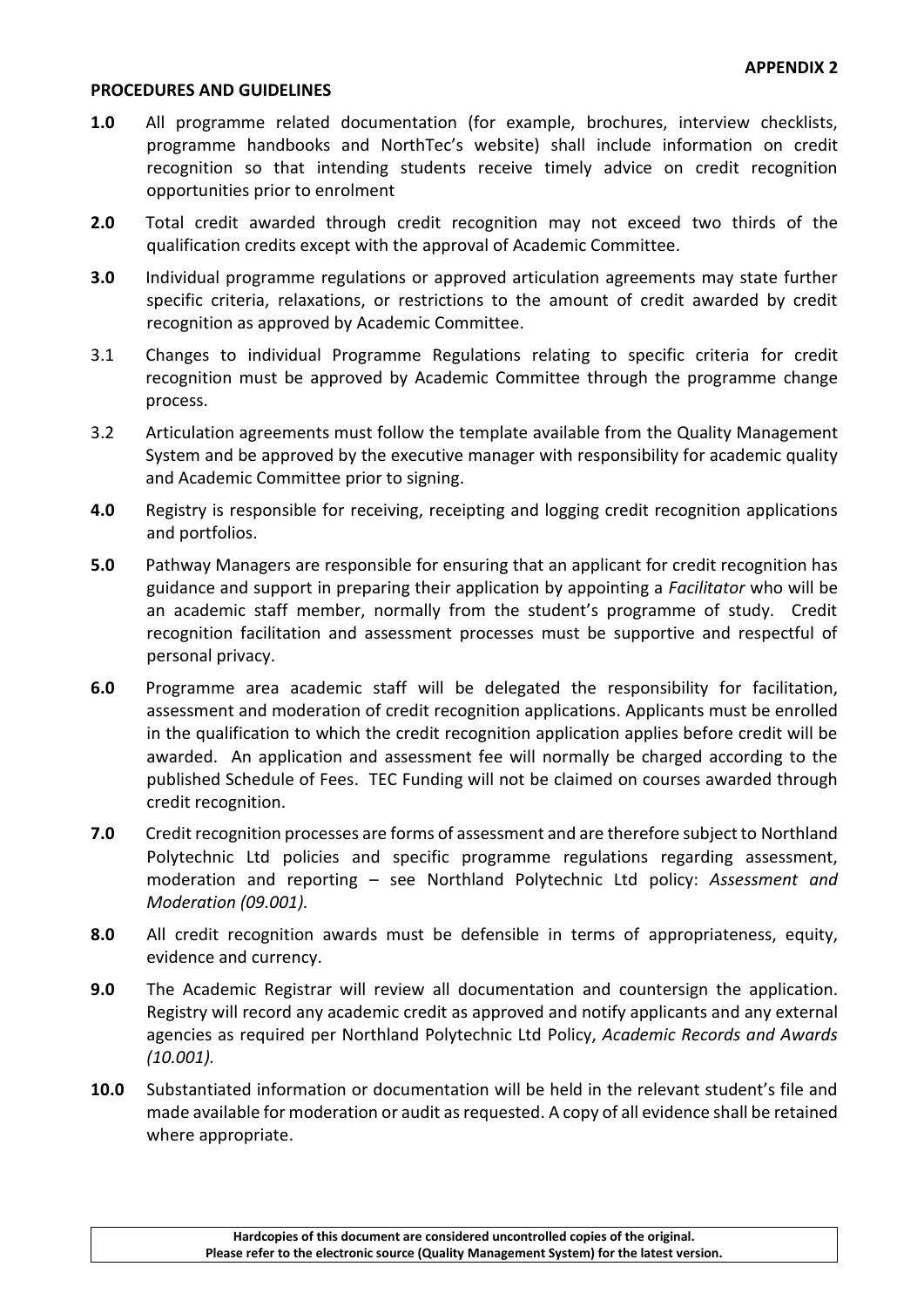Where a portfolio of evidence is deemed too large to place on the student file, a summary of the documentation will be sufficient. The summary must include a list and description of the portfolio items and the assessors signature.

- **11.0** Applicants have the right to appeal against the credit recognition decision through the Academic Appeals process – see Northland Polytechnic Ltd policy: *Academic Appeals (09.002)*.
- **12.0** Where a staff member is to be awarded RPL by Northland Polytechnic Ltd from a programme area in which they work, the Polytechnic requires external validation of the RPL outcome to be conducted.
- **13.0** At the end of every teaching block, a report obtained from Registry summarising all credit recognition awarded during the teaching block is to be tabled at the appropriate Pathway Committee meeting for ratification.

### **KEYWORDS**

Credit transfer Credit recognition Recognition of prior learning Assessment of prior learning Cross credit Advanced Standing Articulation agreement Block credit transfer

#### **FORMS**

R025 Credit Recognition Information and Application R028 Unit Standard Transfer Confirmation R018 Facillitator Checklist for Credit Recognition RO19 Template for Credit Recognition: Addressing the Learning Outcomes

| <b>REVISION HISTORY</b> |                                                                                                                 |                 |                  |
|-------------------------|-----------------------------------------------------------------------------------------------------------------|-----------------|------------------|
| Version                 | Description of Change                                                                                           | Author          | Effective date   |
| $\mathbf{1}$            | New - replaced A01/06 Credit Transfer, Guaranteed Credit<br>and Articulation Agreements                         | QMS Team        | January 2009     |
| $\overline{2}$          | Review                                                                                                          | QMS Team        | October 2009     |
| 3                       | Review – management structure changes                                                                           | QMS Team        | <b>July 2010</b> |
| 4                       | Review – minor changes to policy statement and definitions;<br>update P&G                                       | <b>QMS</b> Team | August 2015      |
| 4.1                     | Changes to P&G re Articulation/Guaranteed Credit<br>arrangements                                                | QMS Team        | October 2015     |
| 5                       | Minor change to definition, procedures and guidelines                                                           | <b>QMS Team</b> | November 2017    |
| 5.1                     | Review and update of Procedures and Guidelines                                                                  | <b>QMS Team</b> | October 2018     |
| 5.2                     | Add 'Ltd' to Northland Polytechnic<br>Amend Academic Board to Academic Committee                                | <b>QMS Team</b> | May 2020         |
| 5.3                     | Triennial review – minor changes to P&G for clarity                                                             | QMS Team        | October 2020     |
| 5.4                     | Amend the title - The Education (Pastoral Care of Tertiary and<br>International Learners) Code of Practice 2021 | QMS Team        | April 2022       |

| Approved November 2017                                                                    | Version 5.3 | Page 4 of 5 |  |  |
|-------------------------------------------------------------------------------------------|-------------|-------------|--|--|
| 05.004 Credit Recognition                                                                 |             |             |  |  |
| Hardcopies of this document are considered uncontrolled copies of the original.           |             |             |  |  |
| Please refer to the electronic source (Quality Management System) for the latest version. |             |             |  |  |